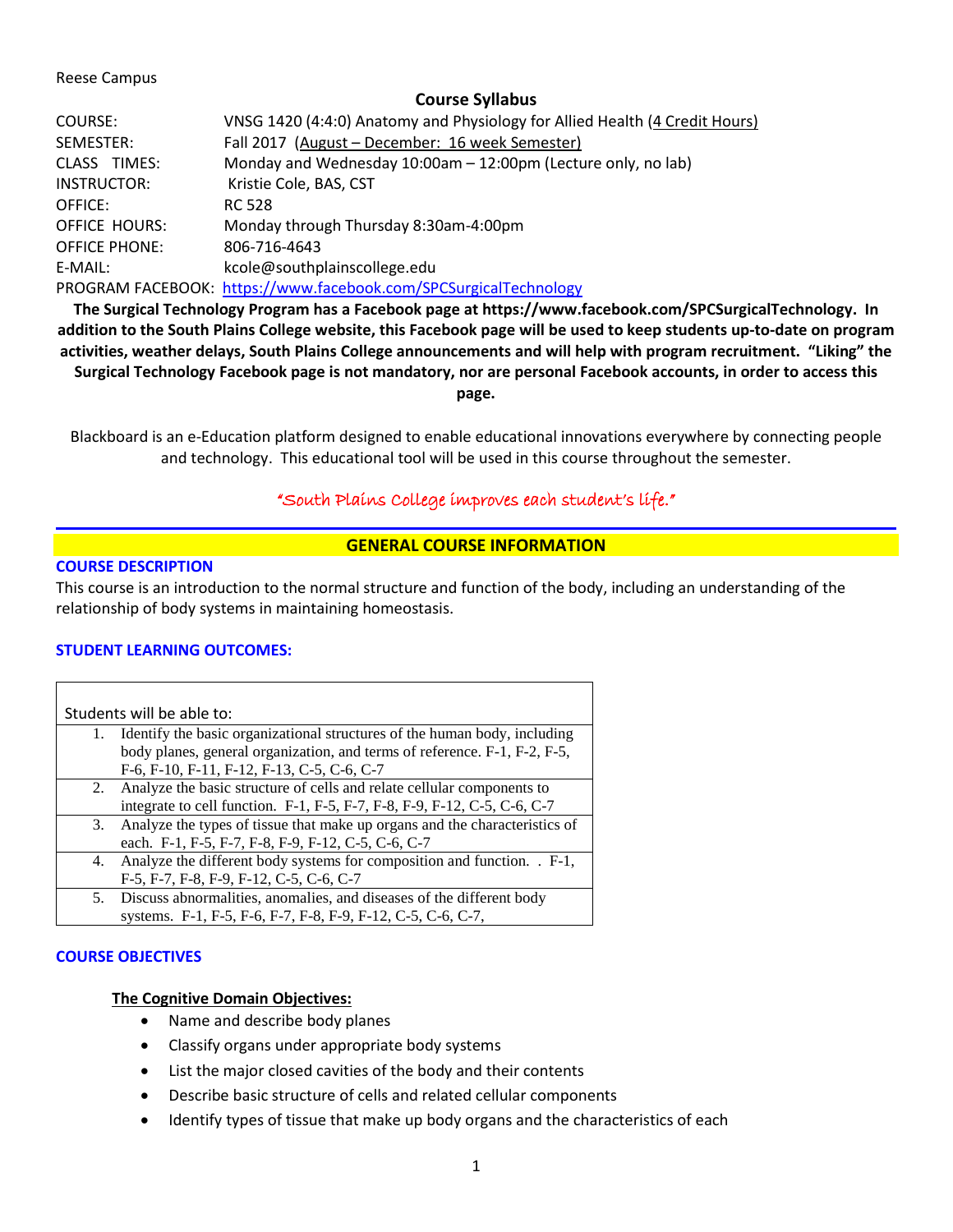- Describe the organs and identify them
- Recognize different phases of cell division
- Outline the functions and composition of the skin
- Describe the layers of skin and the components of each
- List the categories of bones in the body
- Identify the different parts of long bones
- Name the prominent features of the bones, joints, and cartilage
- Discuss the characteristics of the types of muscle
- List, locate, and describe the major anatomic and functional parts of the nervous system
- Define the special senses and the anatomical features of the eye and ear
- Describe blood components and their functions
- Define the anatomic structures and the physiologic functions of the heart
- List the various types of blood vessels, their anatomic differences, and the major arteries and veins
- Describe the components and functions of the lymphatic system and its relationship to the circulatory system
- List and describe the structure, function and regulatory mechanisms of the respiratory system
- Describe the structure and function of the digestive system
- List the structure, function, and regulatory mechanisms of the urinary system
- List and describe the structure and functions of the male and female reproductive systems
- Identify and locate the major endocrine glands and list the major hormones and their functions

## **The Psychomotor Domain Objectives:**

- Locate all major bones
- Locate all major muscles
- Describe actions of different muscles
- Explain actions and functions of the different joint types
- Sketch the process of cell division
- Describe the mechanism of muscle contraction
- Explain the difference between the Central and Peripheral Nervous systems
- Locate all major organs
- Explain the primary function of major organs
- Describe the flow of blood through the chambers of the heart
- Differentiate between blood types and Rh factors
- Describe the digestive and elimination processes
- Describe functions of the male and female reproductive systems
- Locate all major arteries, veins, and nerves

## **The Affective Domain Objectives:**

- Discuss pros and cons of blood transfusions
- Discuss pros and cons of organ donation
- Discuss how the body maintains homeostasis
- Evaluate the importance of cell movement and responsiveness
- Discuss the techniques of tissue typing and the importance of DNA testing
- Compare and contrast negative and positive feedback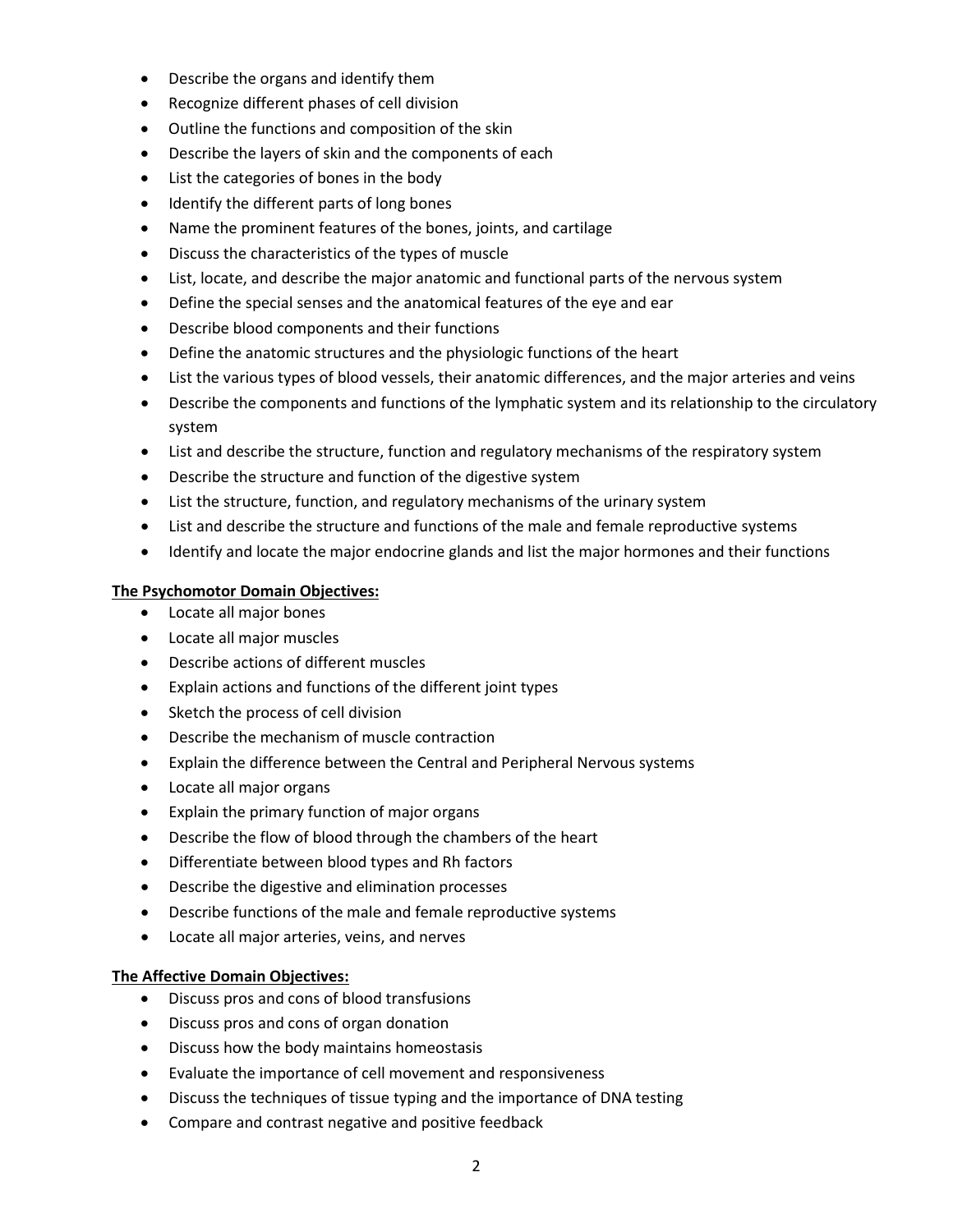- Discuss organ replacement problems and methods of solving them
- Order and explain the types and stages of wound healing
- Discuss the functions of bones and joints
- Evaluate the factors that are important to the Surgical Technologist's understanding of muscle anatomy and physiology
- Compare and Contrast the functions of the lobes of the brain
- Discuss the anatomy and physiology associated with the senses
- Evaluate clinical signs of myocardial infarction
- Discuss the mechanisms of HIV
- Compare and contrast specific and non-specific immune defenses

#### **OUTCOMES ASSESSMENT METHODS**

Assessment methods for the course are both formative and summative.

#### **Formative assessments include:**

- Discussions
- Quizzes
- Unit exams
- Classroom activities

#### **Summative assessment will be:**

• a comprehensive final exam

#### **ACADEMIC INTEGRITY**

It is the aim of the faculty of South Plains College to foster a spirit of complete honesty and a high standard of integrity. The attempt of any student to present as his or her own any work which he or she has not honestly performed is regarded by the faculty and administration as a most serious offense and renders the offender liable to serious consequences, possibly suspension.

**Cheating** - Dishonesty of any kind on examinations or on written assignments, illegal possession of examinations, the use of unauthorized notes during an examination, obtaining information during an examination from the textbook or from the examination paper of another student, assisting others to cheat, alteration of grade records, illegal entry or unauthorized presence in the office are examples of cheating. Complete honesty is required of the student in the presentation f any and all phases of coursework. This applies to quizzes of whatever length, as well as final examinations, to daily reports and to term papers.

**Plagiarism** - Offering the work of another as one's own, without proper acknowledgment, is plagiarism; therefore, any student who fails to give credit for quotations or essentially identical expression of material taken from books, encyclopedias, magazines and other reference works, or from themes, reports or other writings of a fellow student, is guilty of plagiarism.

#### **SCANS and FOUNDATION SKILLS**

Refer also to Course Objectives. SCANS and Foundation Skills attached.

### **VERIFICATION OF WORKPLACE COMPETENCIES**

This course does not contain a Capstone component.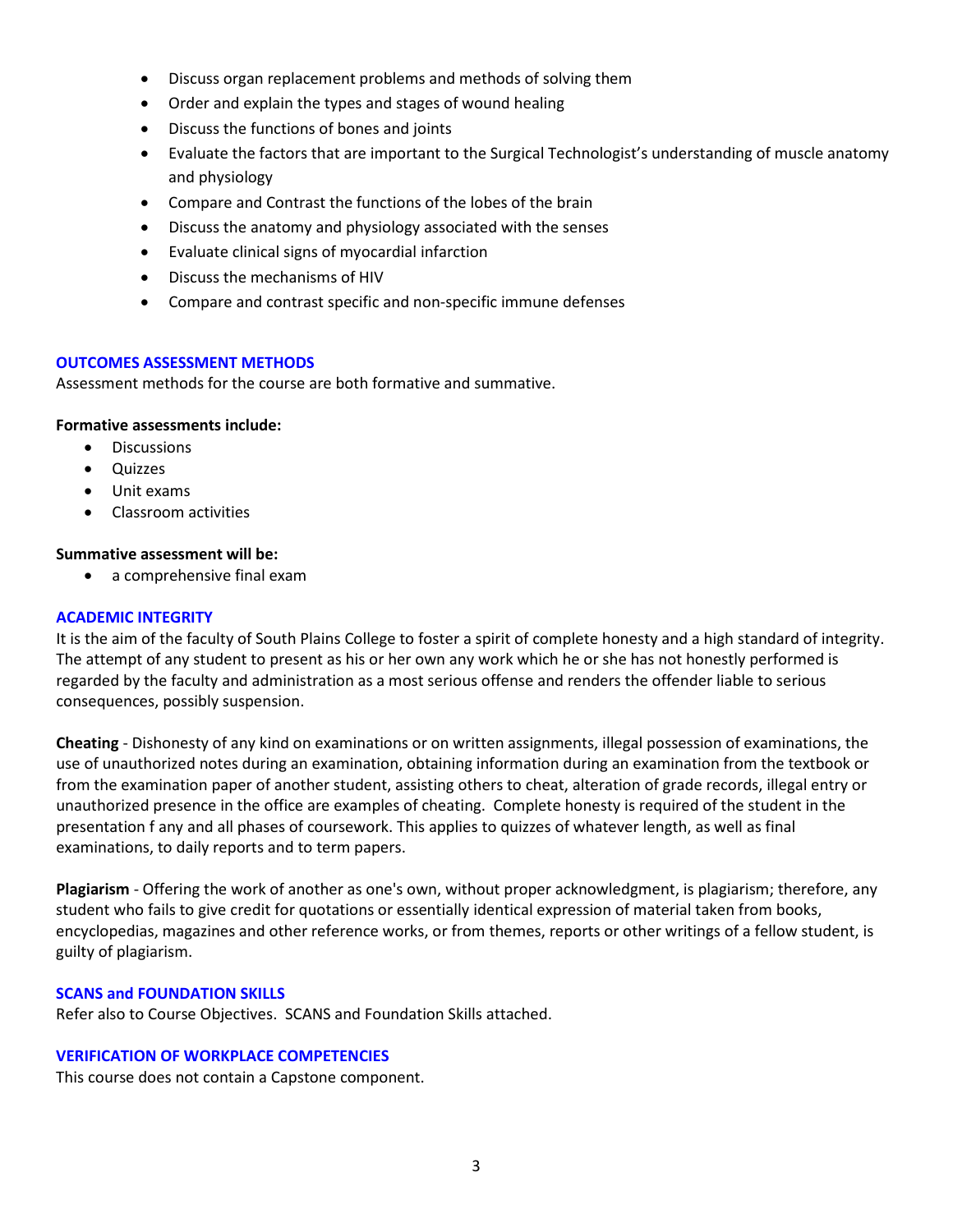#### **SPECIFIC COURSE INFORMATION**

#### **TEXT AND MATERIALS**



b[y Donald C Rizzo](https://www.barnesandnoble.com/s/%22Donald%20C%20Rizzo%22;jsessionid=F2BB4B9947945AFF44BDEA11DFC798EF.prodny_store01-atgap03?Ntk=P_key_Contributor_List&Ns=P_Sales_Rank&Ntx=mode+matchall) ISBN-10: 1-285-17415-1 ISBN-13: 978-1-285-17415-0 MindTap Access:

#### **METHODS OF TEACHING**

- Lecture
- PowerPoint Presentation
- Question and Discussion
- **Review**
- **Quizzes**
- **Examinations**

#### **ATTENDANCE POLICY**

Class attendance is mandatory. Students are allowed three (3) absences and will be administratively withdrawn on the fourth  $(4<sup>th</sup>)$  absence. A tardy will be given if the student is not present for the class or lab within the first 5 minutes of the class period. Two (2) tardies equal one (1) absence. If a student misses more than 30 minutes of any class session, an absence will be given for the day.

#### **ASSIGNMENT POLICY**

The student is responsible for being prepared for class, which means reading the assigned chapters and/or pages from the textbook. In some instances, information from the reading assignments not covered during class may be included on a test.

### **GRADING POLICY -** Grades in this course will be determined using the following criteria:

The course grade will be determined by a combination of major exams, chapter homework, quizzes, and a comprehensive final exam. Exam dates will be announced. The following guidelines will be followed regarding coursework:

- 1. The student is expected to complete the exam at the scheduled time. Make-up exams will **NOT** be given.
- 2. Late assignments will not be accepted.
- 3. The final exam is comprehensive.

| (19)Mindtap                  | 15% |
|------------------------------|-----|
| (6) Exams                    | 35% |
| (6)Quizzes                   | 20% |
| (1) Comprehensive Final Exam | 30% |
|                              |     |

 *Grading Scale: 90 – 100 = A*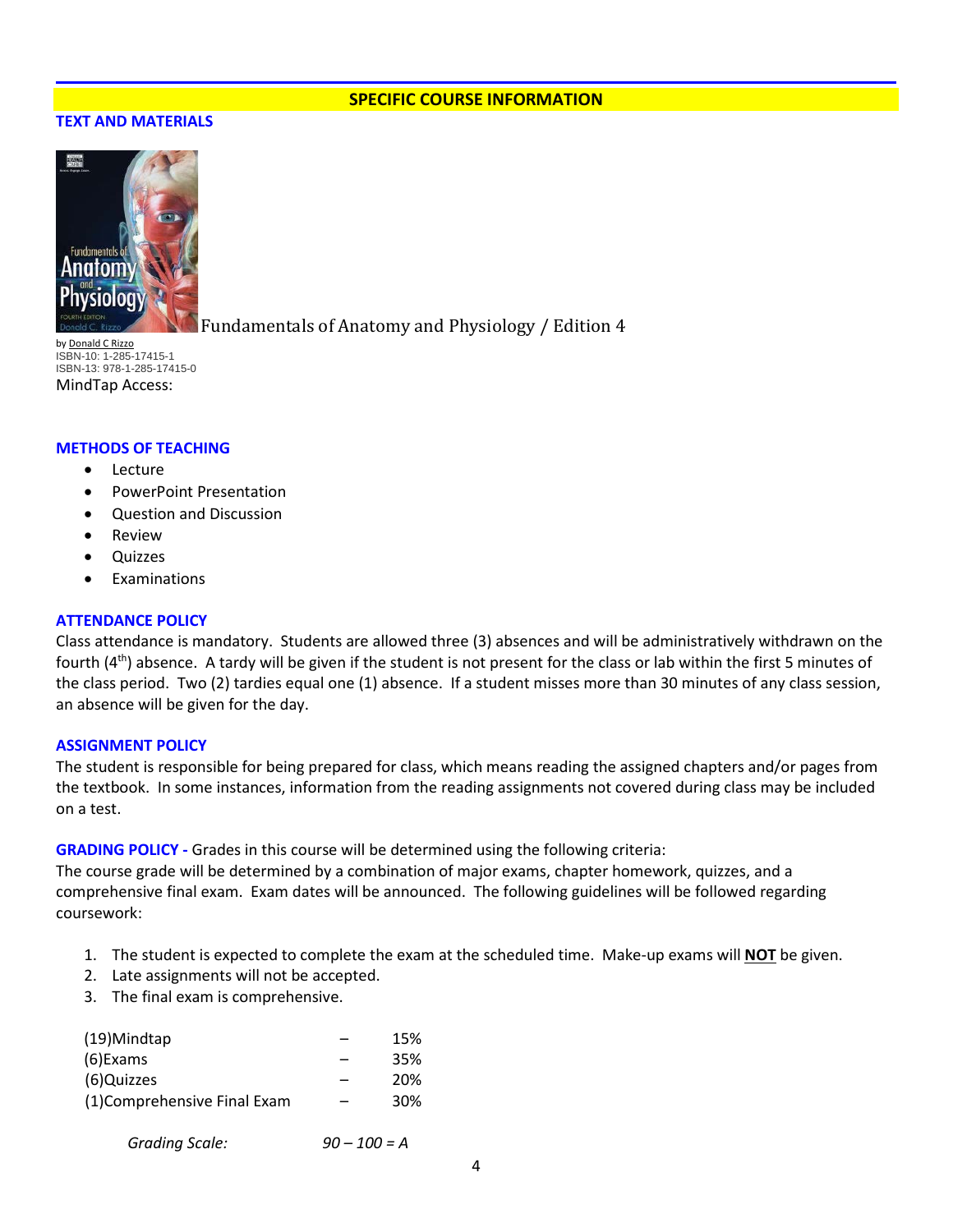$$
80-89 = B
$$
  

$$
75-79 = C
$$
  

$$
Below 75 is failing.
$$

A final grade average of C (75) must be maintained in all Surgical Technology classes. You must pass this course to proceed to the next semester. Failure to maintained grades will be a dismissal of the SRGT program **COMMUNICATION POLICY**

Electronic communication between instructor and students in this course will utilize the South Plains College "My SPC" and email systems. Instructor will not initiate communication using private email accounts. Students are encouraged to check SPC email on a regular basis.

### **STUDENT CONDUCT**

Students in this class are expected to abide by the standards of student conduct as defined in the SPC Student Guide pages 11-14.

#### **SPECIAL REQUIREMENTS**

**Cell Phones** – Cell phones are permitted in class. They MUST be turned to silent. A student whose phone sounds during class, or is observed to be using the phone in any way without permission from the instructor will be sent home for the day with an absence.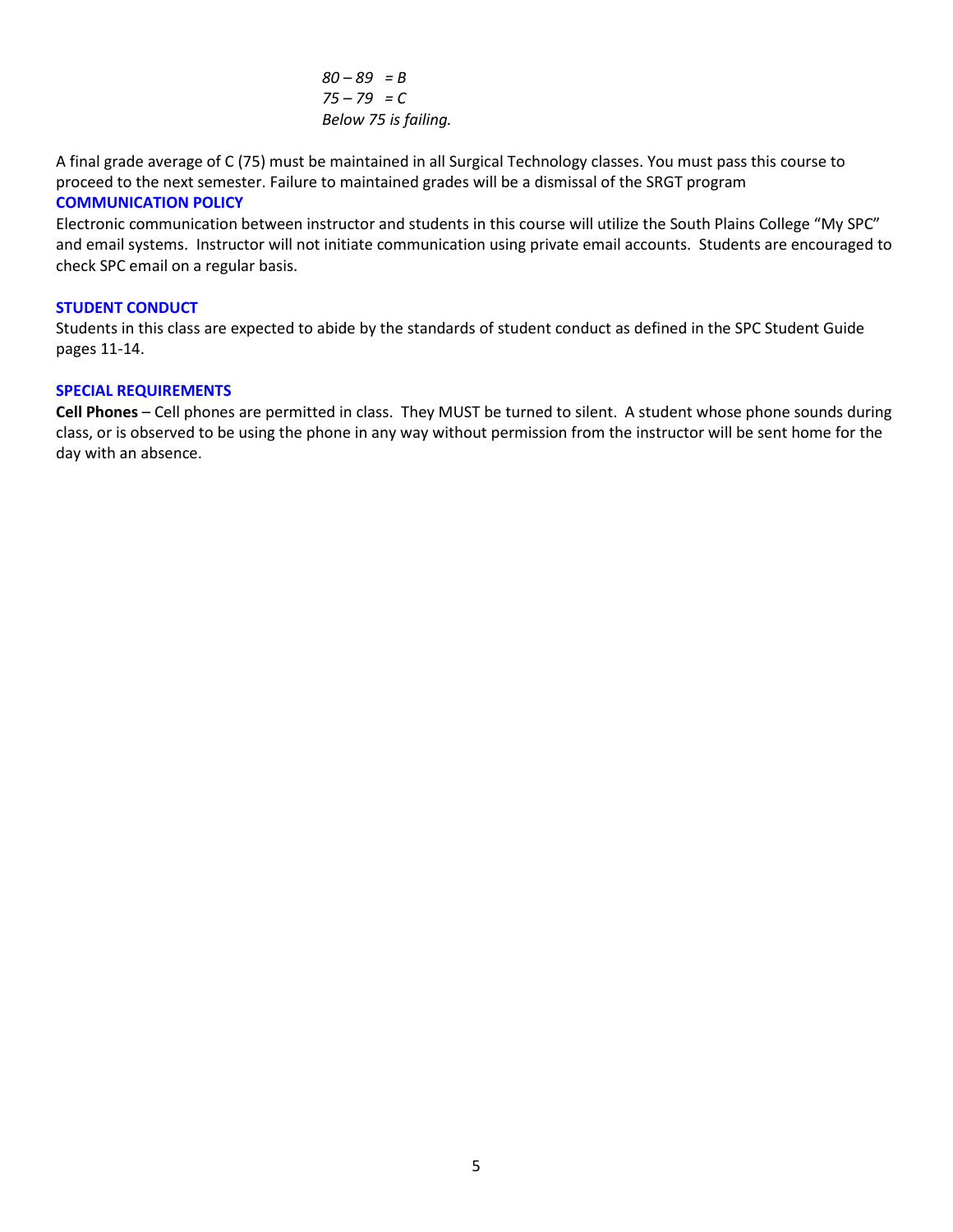### **COURSE OUTLINE**

#### *Course Outline is subject to change by instructor.*

#### **Lecture Topics**

- Anatomical Organization
- Cells and Tissues
- The Integumentary System
- The Muscular System
- The Skeletal System
- Blood
- The Lymphatic System
- The Cardiovascular System
- The Respiratory System
- The Digestive System
- The Nervous System
- The Senses
- The Urinary System
- The Endocrine System
- The Reproductive System

### **Monday 8/28:***Lecture, PowerPoint Presentation, Question and answer*

**Introduction and signing of syllabus forms Chapter 1: The Human Body Chapter 2: The Chemistry of Life**

### **Wednesday 8/30:***Lecture, PowerPoint Presentation, Question and answer*

**Chapter 1 and 2 Finish**

#### **Monday 9/4: NO SCHOOL**

**Wednesday 9/6:***Lecture, PowerPoint Presentation, Question and answer:* **EXAM**

**Exam Chapter 1 and 2 Chapter 3 Chapter 4**

**Monday 9/11** *Lecture, PowerPoint Presentation, Question and answer: QUIZ*

Quiz Chapter 3 and 4 Chapter 5 Chapter 6

**Wednesday 9/13** *Lecture, PowerPoint Presentation, Question and answer* Chapter 5 and 6 Finish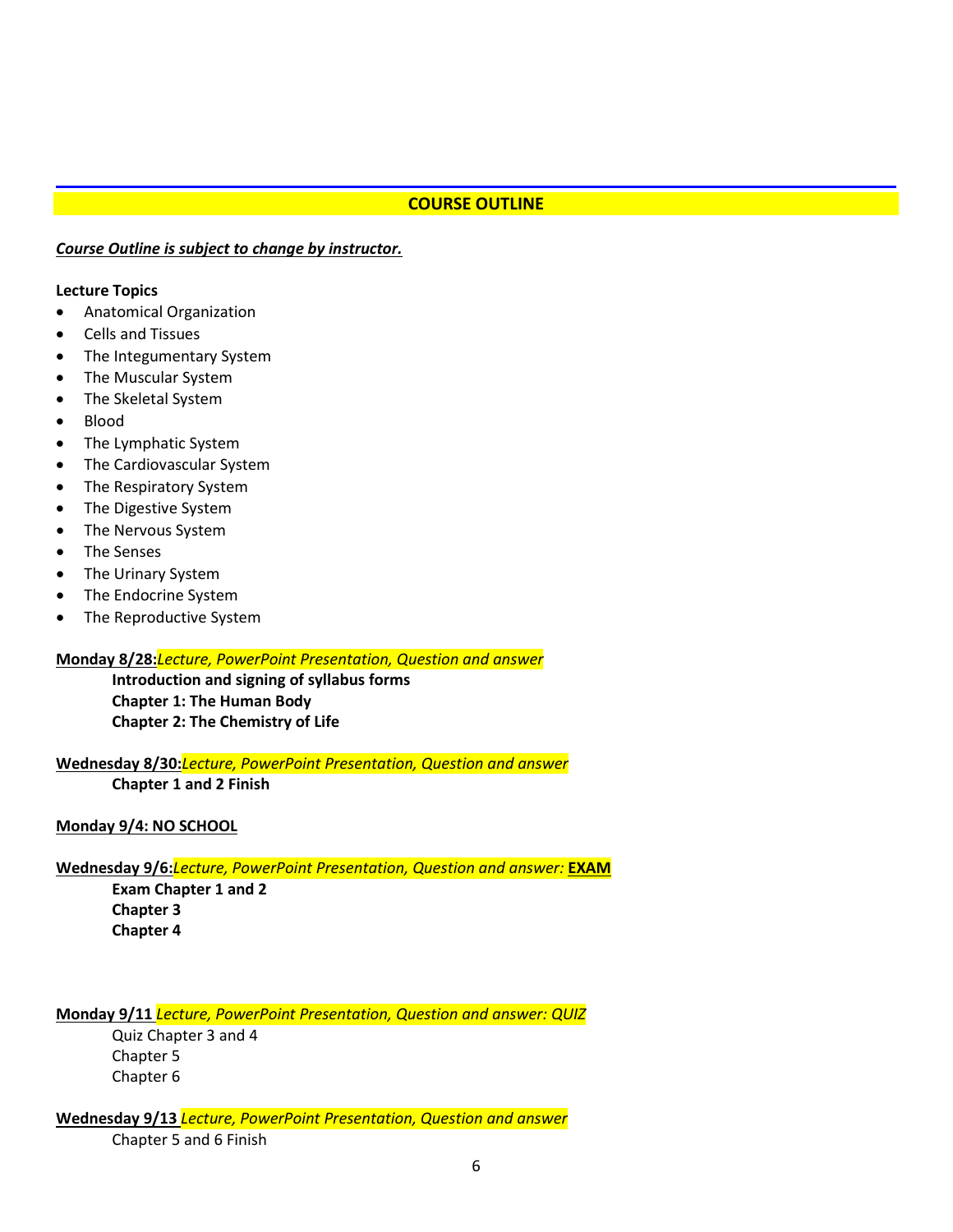| Monday 9/18 Lecture, PowerPoint Presentation, Question and answer: EXAM            |  |  |
|------------------------------------------------------------------------------------|--|--|
| Exam Chapter 5 and 6                                                               |  |  |
| Chapter 7                                                                          |  |  |
| Chapter 8                                                                          |  |  |
|                                                                                    |  |  |
| <b>Wednesday 9/20Lecture, PowerPoint Presentation, Question and answer</b>         |  |  |
| <b>Chapter 7 and 8 Finish</b>                                                      |  |  |
| Monday 9/25 Lecture, PowerPoint Presentation, Question and answer: EXAM            |  |  |
| Exam Chapter 7 and 8                                                               |  |  |
| Chapter 9                                                                          |  |  |
|                                                                                    |  |  |
| <b>Wednesday 9/27 Lecture, PowerPoint Presentation, Question and answer</b>        |  |  |
| Chapter 9 Finish                                                                   |  |  |
| Monday 10/2 Lecture, PowerPoint Presentation, Question and answer: QUIZ            |  |  |
| <b>Quiz Chapter 9</b>                                                              |  |  |
| Chapter 10                                                                         |  |  |
| Chapter 11                                                                         |  |  |
| Wednesday 10/4 Lecture, PowerPoint Presentation, Question and answer               |  |  |
| Chapter 10 and 11 Finish                                                           |  |  |
|                                                                                    |  |  |
|                                                                                    |  |  |
| Monday 10/9 Lecture, PowerPoint Presentation, Question and answer: EXAM            |  |  |
| Exam Chapter 10 and 11                                                             |  |  |
| <b>Chapter 12</b>                                                                  |  |  |
| <b>Wednesday 10/11 Lecture, PowerPoint Presentation, Question and answer</b>       |  |  |
| Chapter 12                                                                         |  |  |
| Monday 10/16 Lecture, PowerPoint Presentation, Question and answer                 |  |  |
| <b>Chapter 12 Finish</b>                                                           |  |  |
| <b>Wednesday 10/18 Lecture, PowerPoint Presentation, Question and answer: QUIZ</b> |  |  |
| Quiz Chapter 12                                                                    |  |  |
| <b>Chapter 13</b>                                                                  |  |  |
| Chapter 14                                                                         |  |  |
| Monday 10/23 Lecture, PowerPoint Presentation, Question and answer                 |  |  |
| Chapter 13 and 14                                                                  |  |  |
| Wednesday 10/25 Lecture, PowerPoint Presentation, Question and answer: EXAM        |  |  |
| Exam Chapter 13 and 14                                                             |  |  |
| <b>Chapter 15</b>                                                                  |  |  |
| Monday 10/30 Lecture, PowerPoint Presentation, Question and answer                 |  |  |
| Chapter 15 Finish                                                                  |  |  |
| <b>Wednesday 11/1 Lecture, PowerPoint Presentation, Question and answer: QUIZ</b>  |  |  |
| <b>Quiz Chapter 15</b><br>Chapter 16                                               |  |  |
|                                                                                    |  |  |

 **Monday 11/6** *Lecture, PowerPoint Presentation, Question and answer*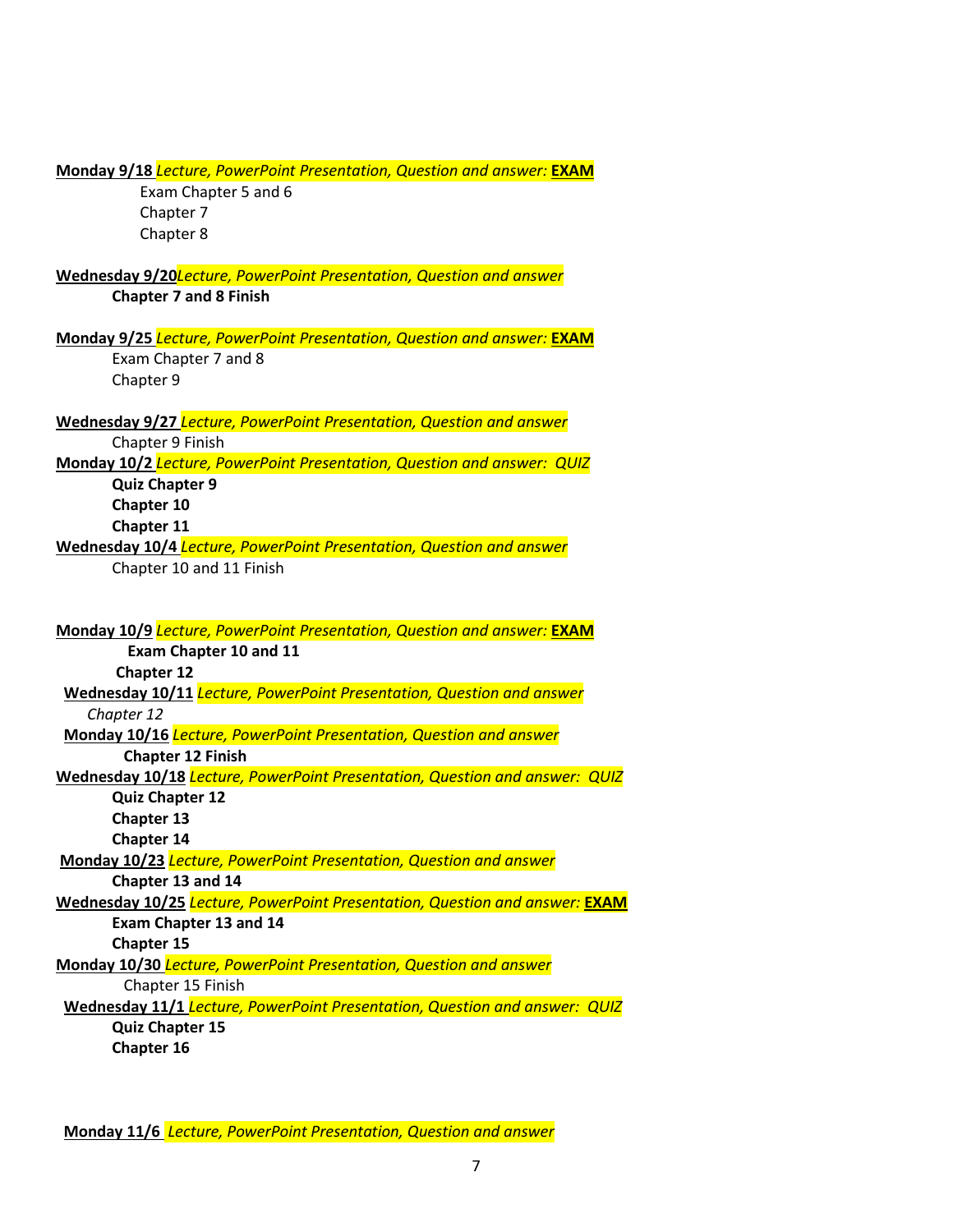**Chapter 16 Finish**

| Wednesday 11/8 Lecture, PowerPoint Presentation, Question and answer: QUIZ                      |
|-------------------------------------------------------------------------------------------------|
| Quiz Chapter 16                                                                                 |
| Chapter 17                                                                                      |
|                                                                                                 |
| Monday 11/13 Lecture, PowerPoint Presentation, Question and answer                              |
| <b>Chapter 17 Finish</b>                                                                        |
| Wednesday 11/15 Lecture, PowerPoint Presentation, Question and answer: QUIZ                     |
| <b>Quiz Chatper 17</b>                                                                          |
| <b>Chapter 18</b>                                                                               |
| Chapter 19                                                                                      |
|                                                                                                 |
| Monday 11/20 Lecture, PowerPoint Presentation, Question and answer                              |
| <b>Chapter 18 and 19 Mindtap Due</b>                                                            |
|                                                                                                 |
| Wednesday 11/22                                                                                 |
| Thanksgiving Break: Wednesday 11/22 - Sunday 11/26*                                             |
|                                                                                                 |
| Monday 11/27 Lecture, PowerPoint Presentation, Question and answer                              |
| Chapter 18 and 19                                                                               |
| Wednesday 11/29 Lecture, PowerPoint Presentation, Question and answer: EXAM                     |
| <b>Exam Chapter 18 and 19</b>                                                                   |
| Monday 12/4 Lecture, PowerPoint Presentation, Question and answer                               |
| <b>Review</b>                                                                                   |
| Wednesday 12/6 EXAM                                                                             |
| <b>Last Class</b>                                                                               |
| <b>Comprehensive Final</b>                                                                      |
| (30% of overall grade) (Summative assessment linked to Student Learning outcomes 1, 2, 3, 4, 5) |
|                                                                                                 |

# **ACCOMMODATIONS**

### **DIVERSITY STATEMENT**

In this class, the teacher will establish and support an environment that values and nurtures individual and group differences and encourages engagement and interaction. Understanding and respecting multiple experiences and perspectives will serve to challenge and stimulate all of us to learn about others, about the larger world and about ourselves. By promoting diversity and intellectual exchange, we will not only mirror society as it is, but also model society as it should and can be.

#### **DISABILITIES STATEMENT**

Students with disabilities, including but not limited to physical, psychiatric, or learning disabilities, who wish to request accommodations in this class should notify the Disability Services Office early in the semester so that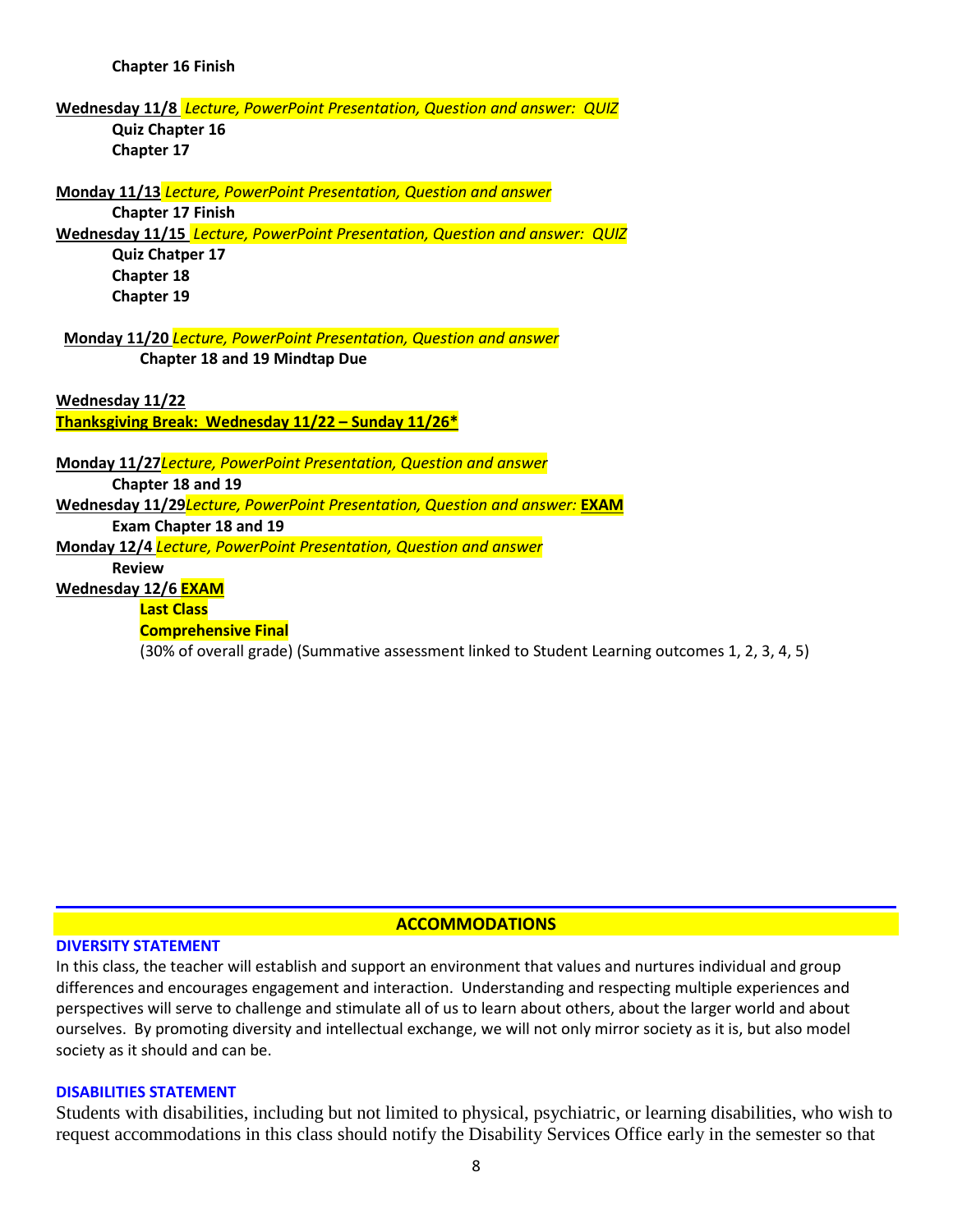the appropriate arrangements may be made. In accordance with federal law, a student requesting accommodations must provide acceptable documentation of his/her disability to the Disability Services Office. For more information, call or visit the Disability Services Office at Levelland (Student Health & Wellness Office) 806-716-2577, Reese Center (Building 8) 806-716-4675, or Plainview Center (Main Office) 806-716- 4302 or 806-296-9611.

## **FOUNDATION SKILLS**

# **BASIC SKILLS–Reads, Writes, Performs Arithmetic and Mathematical Operations, Listens and Speaks**

F-1 Reading–locates, understands, and interprets written information in prose and in documents such as manuals, graphs, and schedules.

F-2 Writing–communicates thoughts, ideas, information and messages in writing and creates documents such as letters, directions, manuals, reports, graphs, and flow charts.

F-3 Arithmetic–performs basic computations; uses basic numerical concepts such as whole numbers, etc.

F-4 Mathematics–approaches practical problems by choosing appropriately from a variety of mathematical techniques.

F-5 Listening–receives, attends to, interprets, and responds to verbal messages and other cues.

F-6 Speaking–organizes ideas and communicates orally.

# **THINKING SKILLS–Thinks Creatively, Makes Decisions, Solves Problems, Visualizes and Knows How to Learn and Reason**

F-7 Creative Thinking–generates new ideas.

.

F-8 Decision-Making–specifies goals and constraints, generates alternatives, considers risks, evaluates and chooses best alternative.

F-9 Problem Solving–recognizes problems, devises and implements plan of action.

F-10 Seeing Things in the Mind's Eye–organizes and processes symbols, pictures, graphs, objects, and other information.

F-11 Knowing How to Learn–uses efficient learning techniques to acquire and apply new knowledge and skills. F-12 Reasoning–discovers a rule or principle underlying the relationship between two or more objects and applies it when solving a problem.

# **PERSONAL QUALITIES–Displays Responsibility, Self-Esteem, Sociability, Self-Management, Integrity and Honesty**

F-13 Responsibility–exerts a high level of effort and perseveres towards goal attainment.

F-14 Self-Esteem–believes in own self-worth and maintains a positive view of self.

F-15 Sociability–demonstrates understanding, friendliness, adaptability, empathy and politeness in group settings.

F-16 Self-Management–assesses self accurately, sets personal goals, monitors progress and exhibits selfcontrol.

F-17 Integrity/Honesty–chooses ethical courses of action.

## **SCANS COMPETENCIES**

C-1 **TIME** - Selects goal - relevant activities, ranks them, allocates time, prepares and follows schedules. C-2 **MONEY** - Uses or prepares budgets, makes forecasts, keeps records and makes adjustments to meet objectives.

C-3 **MATERIALS AND FACILITIES** - Acquires, stores, allocates, and uses materials or space efficiently.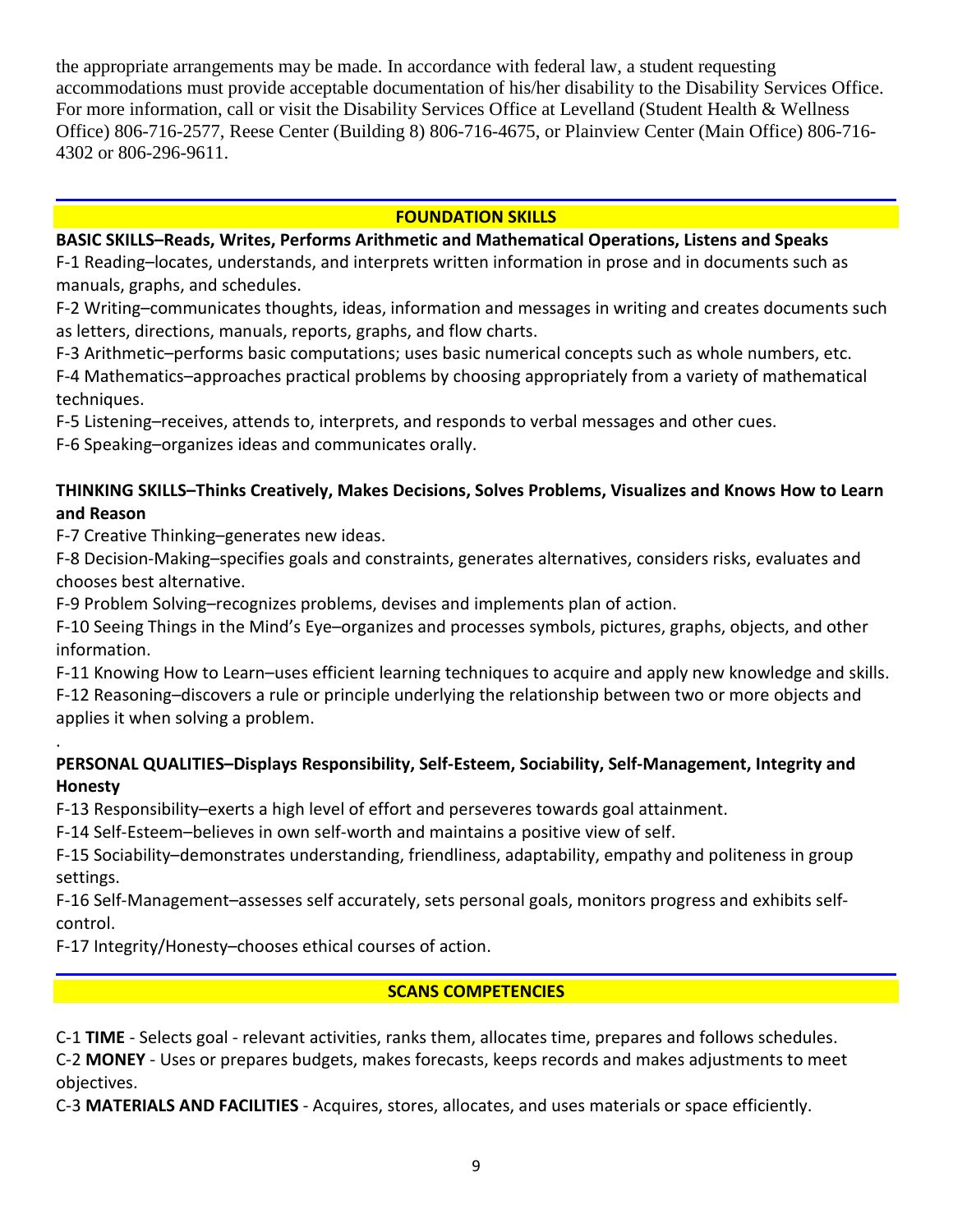C-4 **HUMAN RESOURCES** - Assesses skills and distributes work accordingly, evaluates performances and provides feedback.

# **INFORMATION - Acquires and Uses Information**

C-5 Acquires and evaluates information.

- C-6 Organizes and maintains information.
- C-7 Interprets and communicates information.

C-8 Uses computers to process information.

# **INTERPERSONAL–Works With Others**

C-9 Participates as members of a team and contributes to group effort.

C-10 Teaches others new skills.

C-11 Serves Clients/Customers–works to satisfy customer's expectations.

C-12 Exercises Leadership–communicates ideas to justify position, persuades and convinces others,

responsibly challenges existing procedures and policies.

C-13 Negotiates-works toward agreements involving exchanges of resources; resolves divergent interests.

C-14 Works With Diversity–works well with men and women from diverse backgrounds.

# **SYSTEMS–Understands Complex Interrelationships**

C-15 Understands Systems–knows how social, organizational, and technological systems work and operates effectively with them.

C-16 Monitors and Corrects Performance–distinguishes trends, predicts impacts on system operations, diagnoses systems performance and corrects malfunctions.

C-17 Improves or Designs Systems–suggests modifications to existing systems and develops new or alternative systems to improve performance.

# **TECHNOLOGY–Works with a Variety of Technologies**

C-18 Selects Technology–chooses procedures, tools, or equipment, including computers and related technologies.

C-19 Applies Technology to Task–understands overall intent and proper procedures for setup and operation of equipment.

C-20 Maintains and Troubleshoots Equipment–prevents, identifies, or solves problems with equipment, including computers and other technologies.